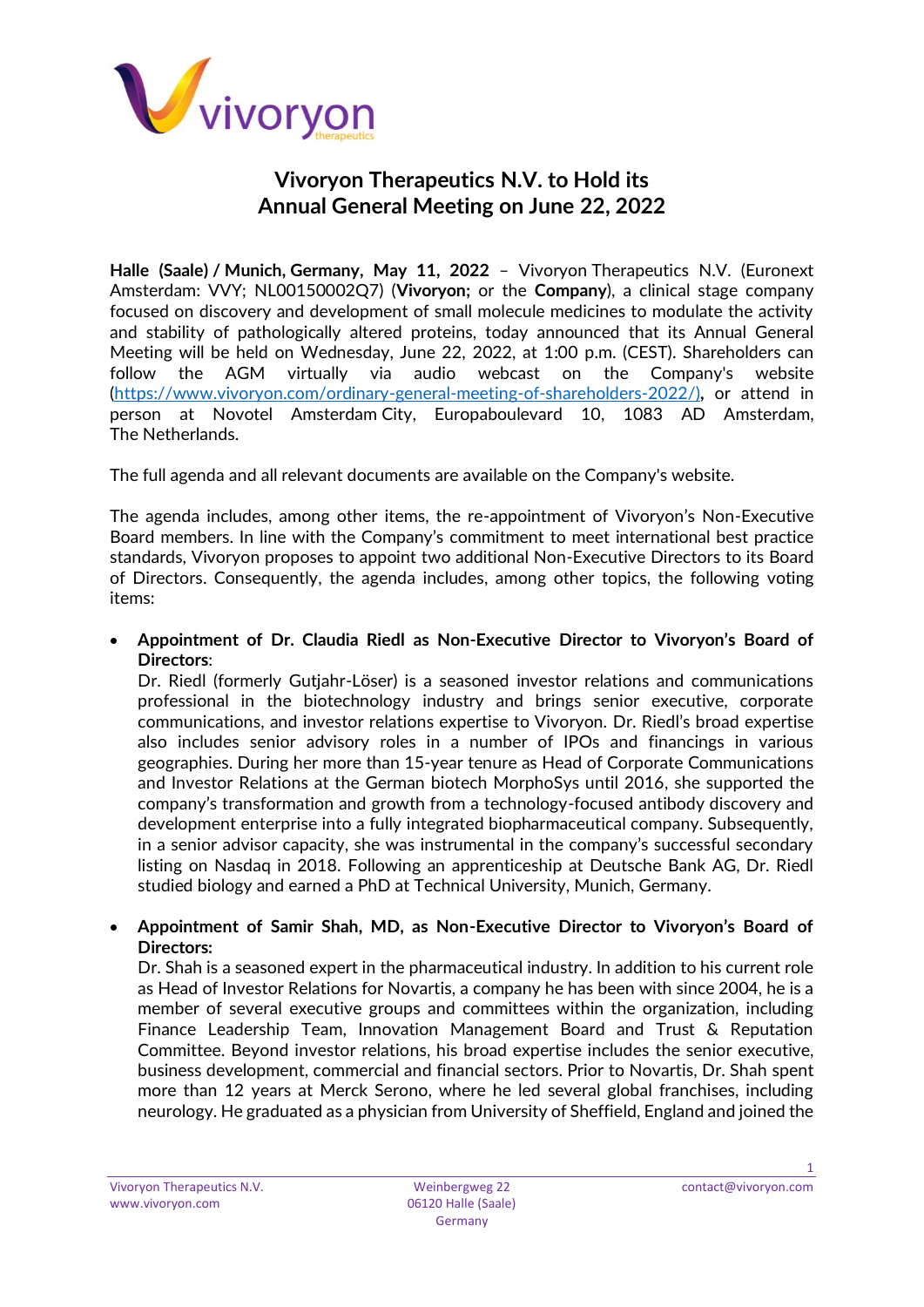

pharmaceutical industry after completing his postgraduate medical training (MRCP). Dr. Shah also holds an MBA from the University of Warwick, England.

###

## **About Vivoryon Therapeutics N.V.**

Vivoryon is a clinical-stage biotechnology company focused on developing innovative small molecule-based medicines. Driven by our passion for ground-breaking science and innovation, we strive to change the lives of patients in need suffering from severe diseases. We leverage our in-depth expertise in understanding post-translational modifications to develop medicines that modulate the activity and stability of proteins which are altered in disease settings. Beyond our lead program, varoglutamstat, which is in Phase 2 clinical development to treat Alzheimer's disease, we have established a solid pipeline of orally available small molecule inhibitors for various indications including cancer, inflammatory diseases and fibrosis. [www.vivoryon.com](http://www.vivoryon.com/)

### *Vivoryon Forward Looking Statements*

*This press release includes forward-looking statements, including, without limitation, those regarding the business strategy, management plans and objectives for future operations of the Vivoryon Therapeutics N.V. (the "Company"), estimates and projections with respect to the market for the Company's products and forecasts and statements as to when the Company's products may be available. Words such as "anticipate," "believe," "estimate," "expect," "forecast," "intend," "may," "plan," "project," "predict," "should" and "will" and similar expressions as they relate to the Company are intended to identify such forward-looking statements. These forward-looking statements are not guarantees of future performance; rather they are based on the Management's current expectations and assumptions about future events and trends, the economy and other future conditions. The forward-looking statements involve a number of known and unknown risks and uncertainties. These risks and uncertainties and other factors could materially adversely affect the outcome and financial effects of the plans and events described herein. Actual results, performance or events may differ materially from those expressed or implied in such forward-looking statements and from expectations. As a result, no undue reliance should be placed on such forward-looking statements. This press release does not contain risk factors. Certain risk factors that may affect the Company's future financial results are discussed in the published annual financial statements of the Company. This press release, including any forward-looking statements, speaks only as of the date of this press release. The Company does not assume any obligation to update any information or forward-looking statements contained herein, save for any information required to be disclosed by law.*

### **For more information, please contact:**

Investor Contact **Vivoryon Therapeutics N.V.** Dr. Manuela Bader, Director IR & Communication Tel: +49 (0)345 555 99 30 Email: [IR@vivoryon.com](mailto:IR@vivoryon.com)

Media Contact **Trophic Communications** Valeria Fisher Tel: +49 175 8041816